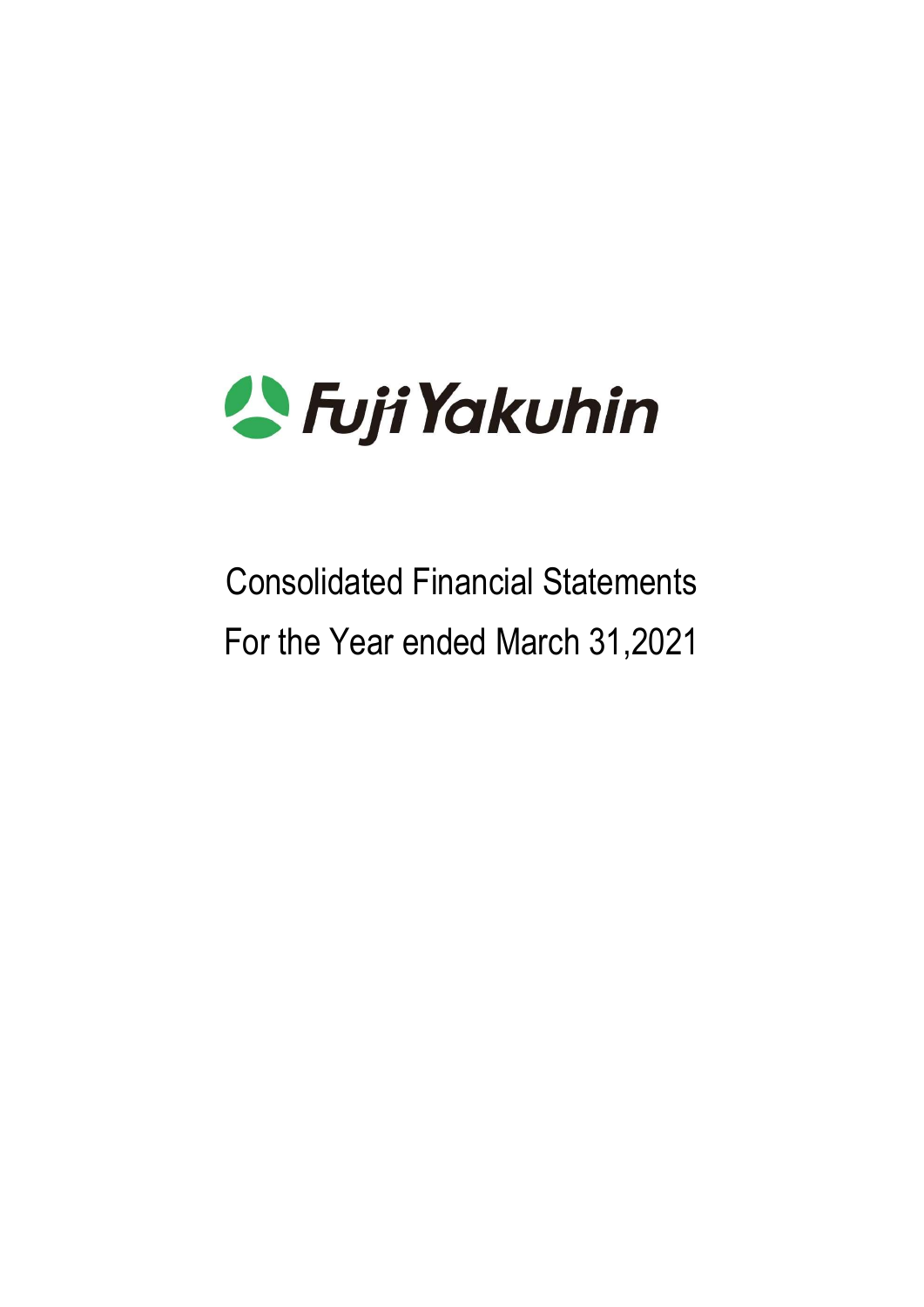#### CONSOLIDATED BALANCE SHEET

FUJI YAKUHIN CO., Ltd. and consolidated subsidiaries As of March 31,2021

|                                       | Millions of yen |         |   |         |    | Thousands of<br>U.S. dollars |  |
|---------------------------------------|-----------------|---------|---|---------|----|------------------------------|--|
| <b>ASSETS</b>                         | 2020            |         |   | 2021    |    | 2021                         |  |
| Current assets:                       |                 |         |   |         |    |                              |  |
| Cash and deposits                     | ¥               | 10,318  | ¥ | 8,801   | \$ | 79,499                       |  |
| Notes and accounts receivable - trade |                 | 14,820  |   | 15,130  |    | 136,667                      |  |
| Inventories                           |                 | 57,386  |   | 58,655  |    | 529,813                      |  |
| Short-term loans receivable           |                 | 3       |   | 123     |    | 1,116                        |  |
| Other                                 |                 | 7,191   |   | 7,860   |    | 71,001                       |  |
| Allowance for doubtful accounts       |                 | (74)    |   | (87)    |    | (793)                        |  |
| <b>Total current assets</b>           |                 | 89,646  |   | 90,483  |    | 817,304                      |  |
| <b>Noncurrent assets</b>              |                 |         |   |         |    |                              |  |
| Property, plant and equipment         |                 |         |   |         |    |                              |  |
| Buildings and structures              |                 | 31,629  |   | 30,968  |    | 279,729                      |  |
| Machinery, equipment and vehicles     |                 | 2,616   |   | 2,169   |    | 19,598                       |  |
| Tools, furniture and fixtures         |                 | 4,193   |   | 3,795   |    | 34,281                       |  |
| Land                                  |                 | 22,406  |   | 15,581  |    | 140,738                      |  |
| Leased assets                         |                 | 1,520   |   | 757     |    | 6,843                        |  |
| Construction in progress              |                 | 993     |   | 1,788   |    | 16,156                       |  |
| Total property, plant and equipment   |                 | 63,360  |   | 55,061  |    | 497,347                      |  |
| Intangible assets:                    |                 |         |   |         |    |                              |  |
| Goodwill                              |                 | 680     |   | 416     |    | 3,766                        |  |
| Other                                 |                 | 1,695   |   | 2,276   |    | 20,567                       |  |
| Total intangible assets               |                 | 2,376   |   | 2,693   |    | 24,333                       |  |
| Investments and other assets:         |                 |         |   |         |    |                              |  |
| Investment securities                 |                 | 1,049   |   | 1,186   |    | 10,719                       |  |
| Deferred tax assets                   |                 | 8,711   |   | 9,373   |    | 84,663                       |  |
| Investment property                   |                 |         |   | 7,231   |    | 65,322                       |  |
| Lease and guarantee deposits          |                 | 18,971  |   | 19,275  |    | 174,108                      |  |
| Other                                 |                 | 1,402   |   | 1,402   |    | 12,668                       |  |
| Allowance for doubtful accounts       |                 | (63)    |   | (21)    |    | (195)                        |  |
| Total investments and other assets    |                 | 30,071  |   | 38,448  |    | 347,286                      |  |
| Total non-current assets              |                 | 95,808  |   | 96,203  |    | 868,968                      |  |
| <b>Total assets</b>                   | ¥               | 185,454 | ¥ | 186,687 | \$ | 1,686,273                    |  |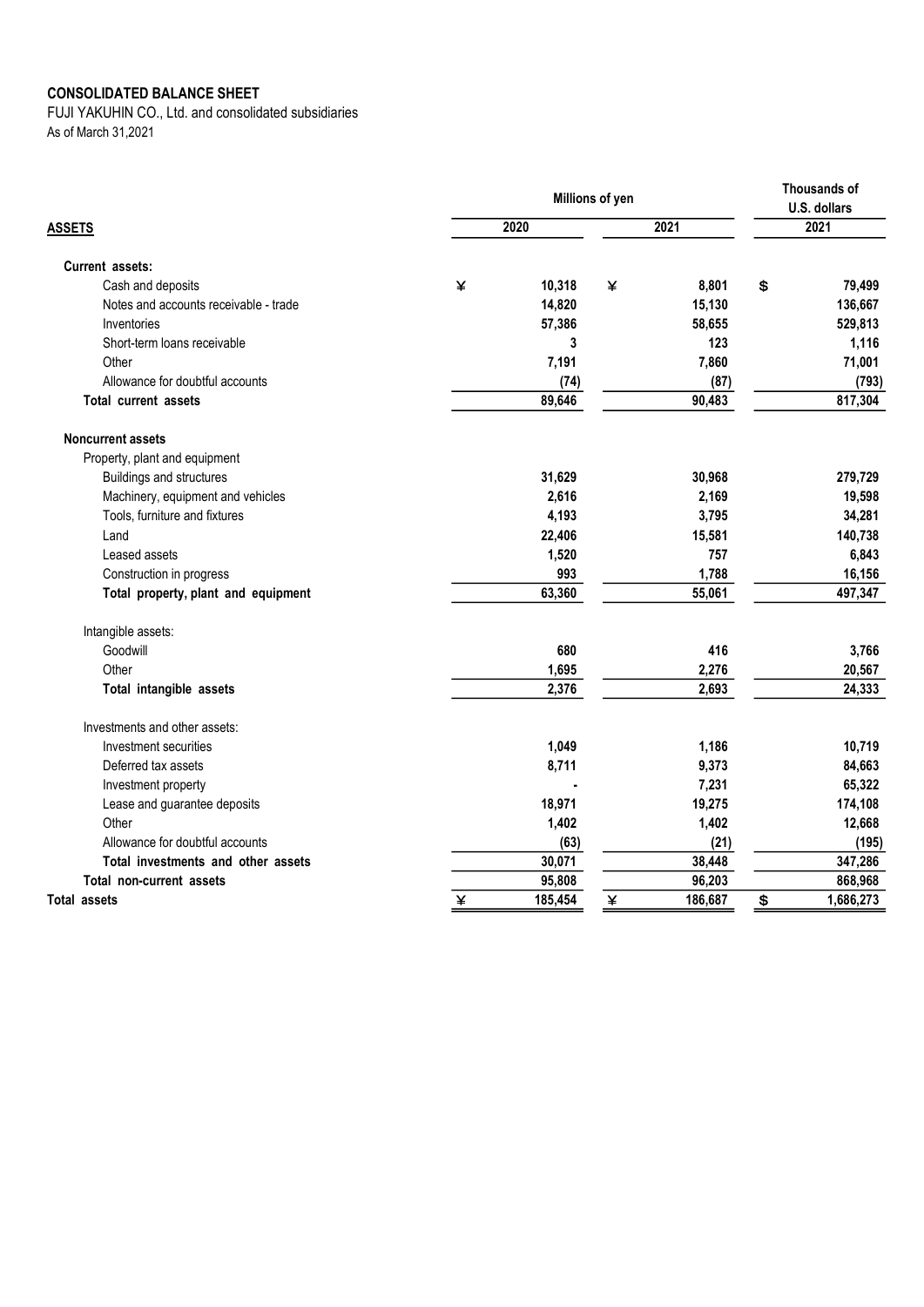#### CONSOLIDATED BALANCE SHEET (continued)

FUJI YAKUHIN CO., Ltd. and consolidated subsidiaries As of March 31,2021

|                                                       | Millions of yen |           |   |           |    | Thousands of<br>U.S. dollars |  |
|-------------------------------------------------------|-----------------|-----------|---|-----------|----|------------------------------|--|
| <b>LIABILITIES AND NET ASSETS</b>                     |                 | 2020      |   | 2021      |    | 2021                         |  |
| <b>Liabilities</b>                                    |                 |           |   |           |    |                              |  |
| <b>Current liabilities:</b>                           |                 |           |   |           |    |                              |  |
| Notes and accounts payable - trade                    | ¥               | 44,857    | ¥ | 41,038    | \$ | 370,685                      |  |
| Short-term borrowings                                 |                 | 1,985     |   | 1,080     |    | 9,755                        |  |
| Current portion of long-term debt                     |                 | 7,313     |   | 11,512    |    | 103,992                      |  |
| Lease obligations                                     |                 | 692       |   | 510       |    | 4,614                        |  |
| Accounts payable-other                                |                 | 7,698     |   | 9,485     |    | 85,677                       |  |
| Accrued expenses                                      |                 | 1,132     |   | 1,163     |    | 10,509                       |  |
| Income taxes payable                                  |                 | 1,659     |   | 1,277     |    | 11,534                       |  |
| Provision for bonuses                                 |                 | 2,645     |   | 2,653     |    | 23,969                       |  |
| Provision for point card certificates                 |                 | 6,384     |   | 6,285     |    | 56,775                       |  |
| Asset retirement obligations                          |                 | 146       |   | 34        |    | 315                          |  |
| Other                                                 |                 | 1,300     |   | 1,243     |    | 11,235                       |  |
| <b>Total current liabilities</b>                      |                 | 75,817    |   | 76,286    |    | 689,065                      |  |
| <b>Noncurrent liabilities:</b>                        |                 |           |   |           |    |                              |  |
| Long-term debt                                        |                 | 21,841    |   | 19,973    |    | 180,412                      |  |
| Lease obligations                                     |                 | 1,334     |   | 833       |    | 7,524                        |  |
| Net defined benefit liability                         |                 | 9,696     |   | 10,705    |    | 96,697                       |  |
| Provision for directors' retirement benefits          |                 | 1,114     |   | 1,108     |    | 10,009                       |  |
| Asset retirement obligations                          |                 | 4,790     |   | 5,700     |    | 51,494                       |  |
| Deferred tax liabilities                              |                 | 57        |   | 46        |    | 415                          |  |
| Other                                                 |                 | 560       |   | 788       |    | 7,120                        |  |
| <b>Total noncurrent liabilities</b>                   |                 | 39,396    |   | 39,155    |    | 353,674                      |  |
| <b>Total liabilities</b>                              |                 | 115,213   |   | 115,441   |    | 1,042,739                    |  |
| <b>Net assets</b>                                     |                 |           |   |           |    |                              |  |
| Shareholders' equity:                                 |                 |           |   |           |    |                              |  |
| Capital stock                                         |                 | 314       |   | 314       |    | 2,841                        |  |
| Capital surplus                                       |                 | 270       |   | 270       |    | 2,443                        |  |
| Retained earnings                                     |                 | 84,000    |   | 85,049    |    | 768,221                      |  |
| Treasury shares                                       |                 | (16, 344) |   | (16, 344) |    | (147, 635)                   |  |
| Total shareholders' equity                            |                 | 68,241    |   | 69,290    |    | 625,870                      |  |
| Accumulated other comprehensive income:               |                 |           |   |           |    |                              |  |
| Valuation difference on available-for-sale securities |                 | 172       |   | 262       |    | 2,366                        |  |
| Remeasurements of defined benefit plans               |                 | (117)     |   | (308)     |    | (2,782)                      |  |
| Total accumulated other comprehensive income          |                 | (55)      |   | (46)      |    | (415)                        |  |
| <b>Non-controlling interests</b>                      |                 | 1,944     |   | 2,001     |    | 18,078                       |  |
| Total net assets                                      |                 | 70,240    |   | 71,245    |    | 643,533                      |  |
| Total liabilities and net assets                      | ¥               | 185,454   | ¥ | 186,687   | \$ | 1,686,273                    |  |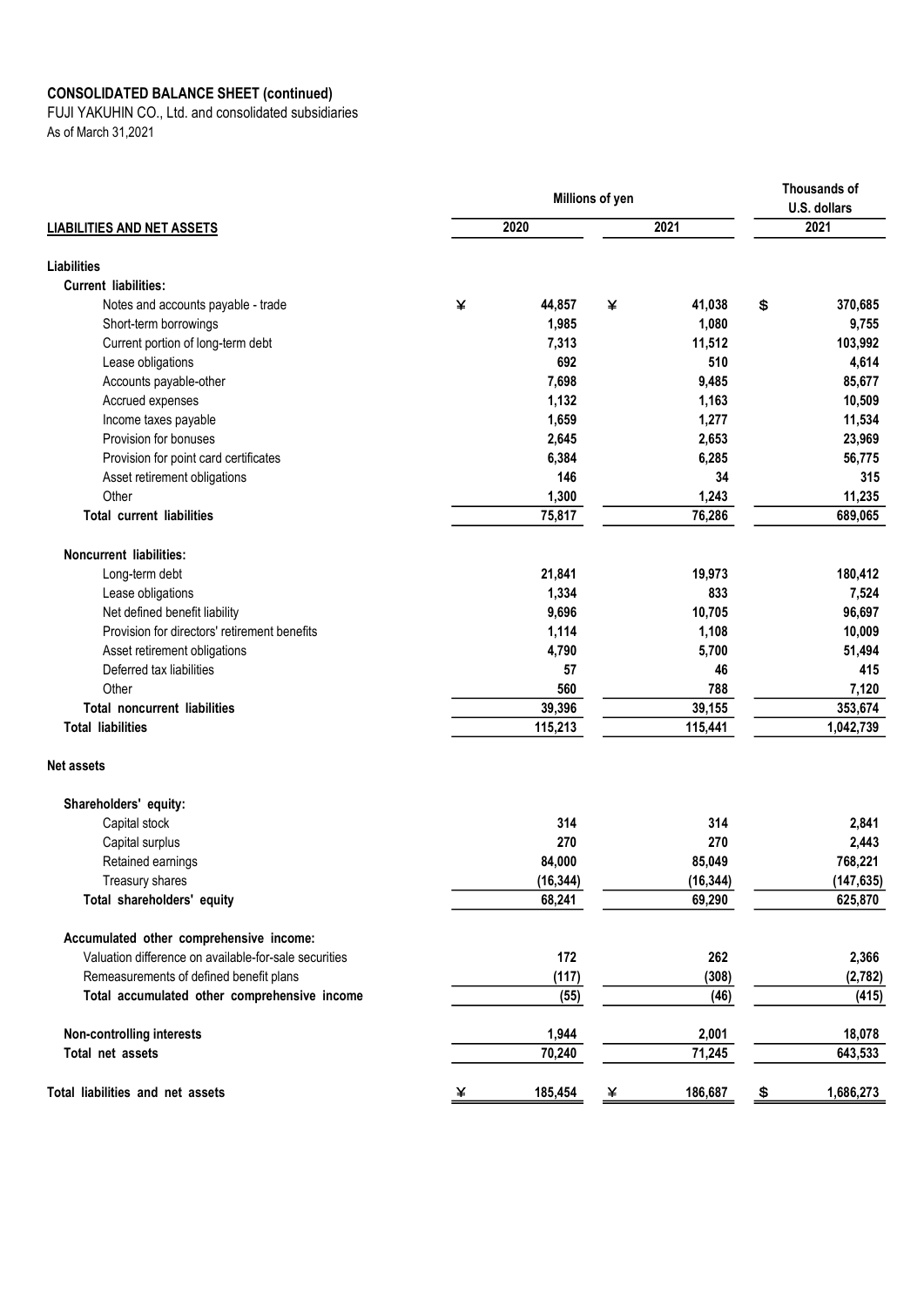#### CONSOLIDATED STATEMENT OF INCOME

FUJI YAKUHIN CO., Ltd. and consolidated subsidiaries Year ended March 31, 2021

|                                                    |   | Millions of yen | Thousands of |         |                                 |           |  |
|----------------------------------------------------|---|-----------------|--------------|---------|---------------------------------|-----------|--|
|                                                    |   | 2020            |              | 2021    | U.S. dollars<br>2021            |           |  |
|                                                    |   |                 |              |         |                                 |           |  |
| Net sales                                          | ¥ | 396,886         | ¥            | 389,963 | \$                              | 3,522,383 |  |
| Cost of sales                                      |   | 276,130         |              | 271,511 |                                 | 2,452,454 |  |
| Gross profit                                       |   | 120,755         |              | 118,451 |                                 | 1,069,929 |  |
| Selling, general and administrative expenses:      |   | 113,339         |              | 114,050 |                                 | 1,030,175 |  |
| Operating income                                   |   | 7,416           |              | 4,401   |                                 | 39,754    |  |
| Non-operating income (expenses):                   |   |                 |              |         |                                 |           |  |
| Interest income                                    |   | 89              |              | 81      |                                 | 739       |  |
| Real estate rental income                          |   | 1,018           |              | 1,105   |                                 | 9,985     |  |
| Subsidy income                                     |   |                 |              | 403     |                                 | 3,646     |  |
| Reversal of allowance for doubtful accounts        |   | 26              |              | 5       |                                 | 46        |  |
| Other income                                       |   | 676             |              | 573     |                                 | 5,180     |  |
| Interest expenses                                  |   | (83)            |              | (84)    |                                 | (765)     |  |
| Real estate rental costs                           |   | (762)           |              | (757)   |                                 | (6, 837)  |  |
| Other expenses                                     |   | (187)           |              | (227)   |                                 | (2,053)   |  |
| Total non-operating income (expenses)              |   | 777             |              | 1,100   |                                 | 9,941     |  |
| Ordinary income                                    |   | 8,193           |              | 5,501   |                                 | 49,695    |  |
| Extraordinary gains (losses):                      |   |                 |              |         |                                 |           |  |
| Gain on sales of non-current assets                |   | 50              |              | 6       |                                 | 59        |  |
| Insurance claim income                             |   | 159             |              | 45      |                                 | 410       |  |
| Compensation income                                |   |                 |              | 67      |                                 | 613       |  |
| Other gains                                        |   | 48              |              | 9       |                                 | 85        |  |
| Loss on sales and retirement of non-current assets |   | (153)           |              | (56)    |                                 | (509)     |  |
| Impairment loss                                    |   | (4,682)         |              | (2,689) |                                 | (24, 292) |  |
| Loss on closing of stores                          |   | (95)            |              | (66)    |                                 | (605)     |  |
| Loss on disaster                                   |   | (166)           |              |         |                                 |           |  |
| Other losses                                       |   | (209)           |              | (26)    |                                 | (238)     |  |
| Total extraordinary income (losses)                |   | (5,048)         |              | (2,709) |                                 | (24, 476) |  |
| Income taxes                                       |   |                 |              |         |                                 |           |  |
| Current                                            |   | 2,434           |              | 2,039   |                                 | 18,425    |  |
| Deferred                                           |   | (684)           |              | (631)   |                                 | (5,702)   |  |
| Total income taxes                                 |   | 1,750           |              | 1,408   |                                 | 12,723    |  |
| <b>Profit</b>                                      |   | 1,396           |              | 1,383   |                                 | 12,495    |  |
| Profit attributable to non-controlling interests   |   | 79              |              | 67      |                                 | 612       |  |
| Profit attributable to owners of parent            | ¥ | 1,317           | ¥            | 1,315   | $\frac{\mathbf{E}}{\mathbf{E}}$ | 11,883    |  |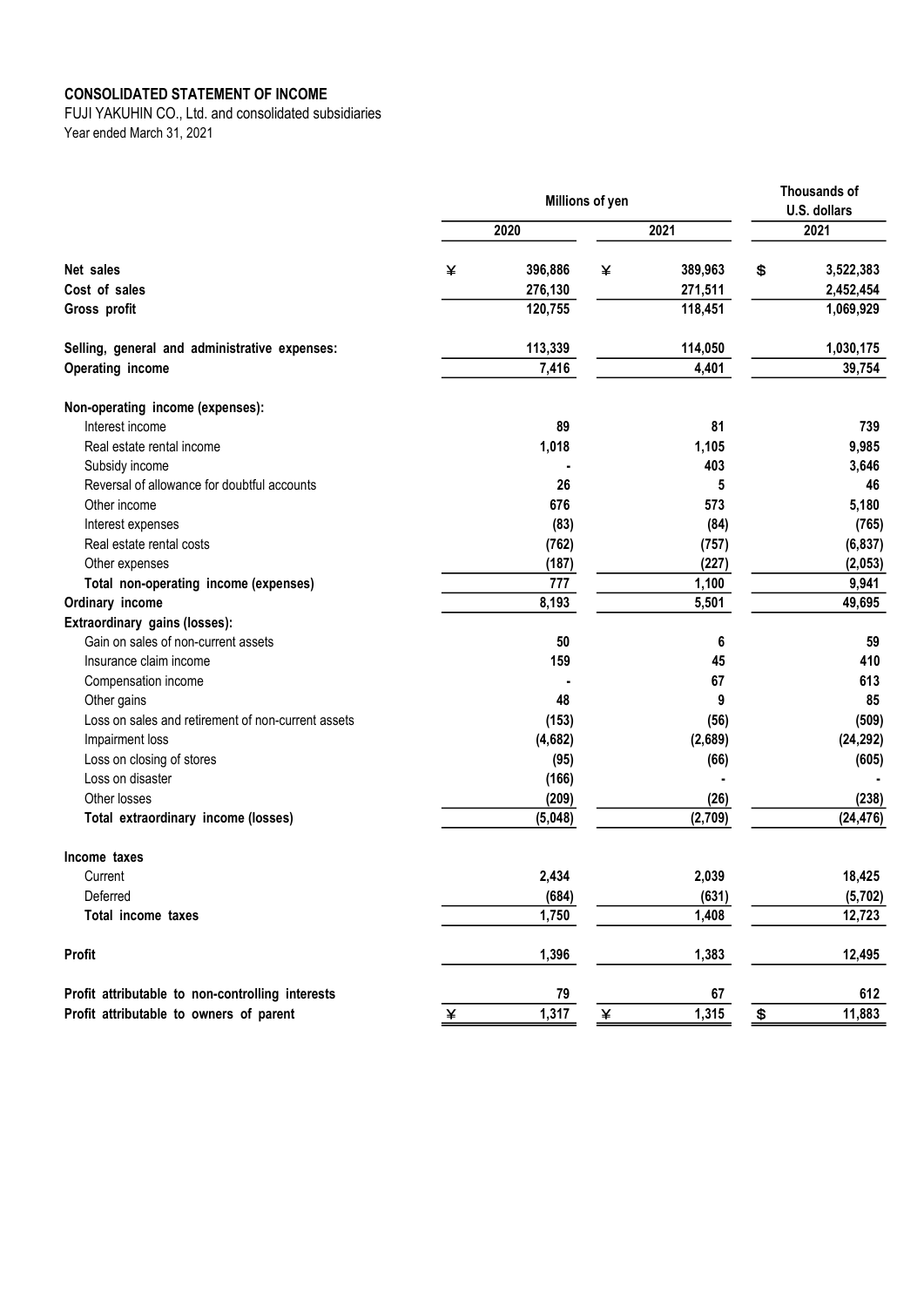### CONSOLIDATED STATEMENT OF COMPREHENSIVE INCOME

FUJI YAKUHIN CO., Ltd. and consolidated subsidiaries

Year ended March 31, 2021

|                                                       | Millions of yen |       |   |       |    | <b>Thousands of</b><br>U.S. dollars |  |
|-------------------------------------------------------|-----------------|-------|---|-------|----|-------------------------------------|--|
|                                                       |                 | 2020  |   | 2021  |    | 2021                                |  |
| Profit                                                | ¥               | 1,396 | ¥ | 1,383 | \$ | 12,495                              |  |
| Other comprehensive income:                           |                 |       |   |       |    |                                     |  |
| Valuation difference on available-for-sale securities |                 | (48)  |   | 89    |    | 805                                 |  |
| Remeasurements of defined benefit plans               |                 | 176   |   | (190) |    | (1, 723)                            |  |
| Total other comprehensive income                      |                 | 127   |   | (101) |    | (917)                               |  |
| Comprehensive income                                  | $\mathbf{v}$    | 1,523 | ¥ | 1,281 | \$ | 11,578                              |  |
| Comprehensive income attributable to:                 |                 |       |   |       |    |                                     |  |
| Owners of the parent                                  | ¥               | 1,443 | ¥ | 1,212 | \$ | 10,949                              |  |
| Non-controlling interests                             |                 | 79    |   | 69    |    | 628                                 |  |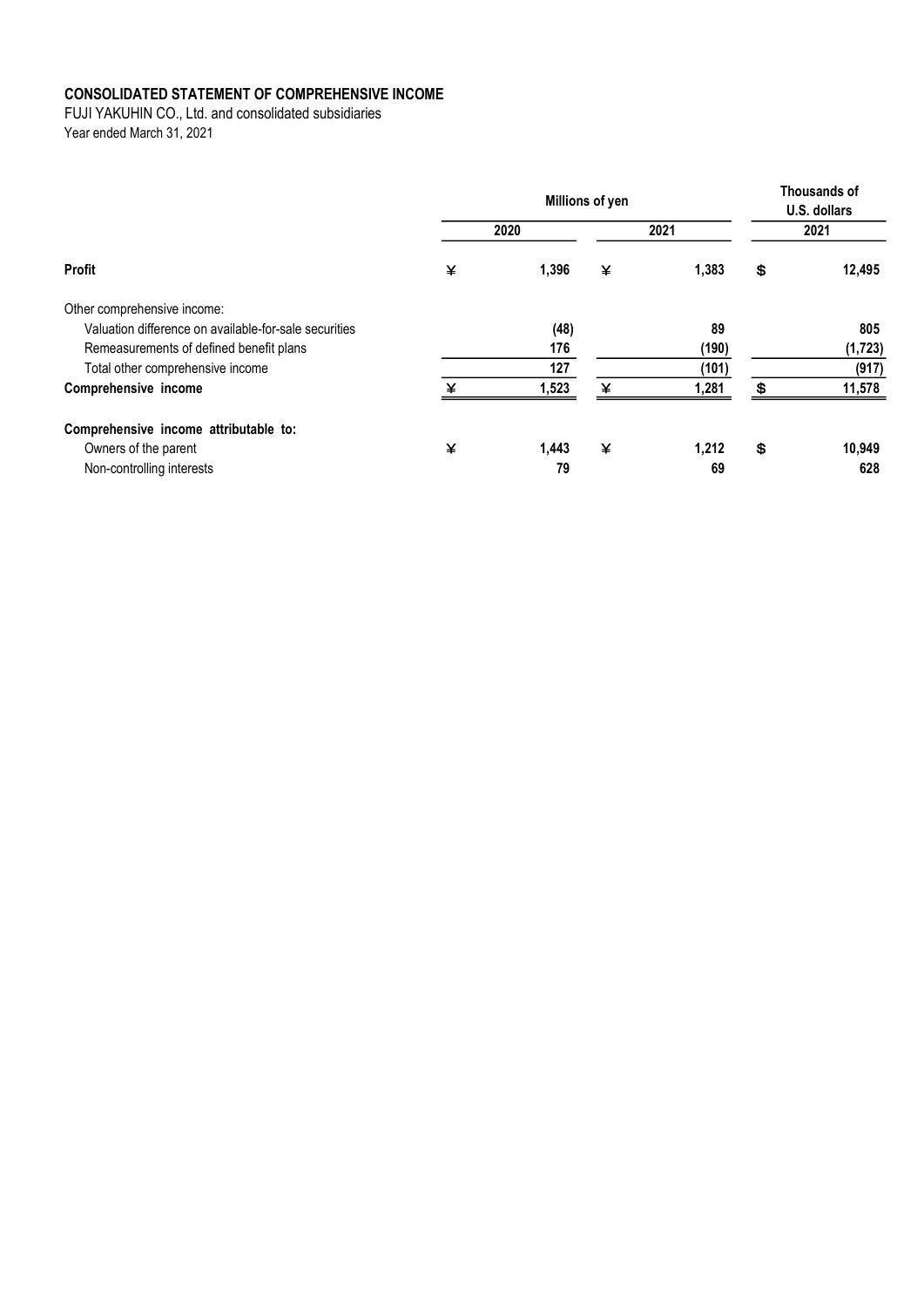## CONSOLIDATED STATEMENT OF CHANGES IN NET ASSETS

FUJI YAKUHIN CO., Ltd. and consolidated subsidiaries Year ended March 31, 2021

|                                                        |   | <b>Shares</b> |                 |           |                      |
|--------------------------------------------------------|---|---------------|-----------------|-----------|----------------------|
|                                                        |   | 2020          |                 | 2021      |                      |
| Number of shares of common stock:                      |   |               |                 |           |                      |
| Balance at the beginning of the year                   |   | 8,354,840     |                 | 8,354,840 |                      |
| Balance at the end of the year                         |   | 8,354,840     |                 | 8,354,840 |                      |
|                                                        |   |               |                 |           |                      |
|                                                        |   |               | Millions of yen |           | Thousands of         |
|                                                        |   | 2020          |                 | 2021      | U.S. dollars<br>2021 |
| Capital stock:                                         |   |               |                 |           |                      |
| Balance at beginning of the year                       | ¥ | 314           | ¥               | 314       | \$<br>2,841          |
| Balance at end of the year                             |   | 314           |                 | 314       | 2,841                |
| Capital surplus:                                       |   |               |                 |           |                      |
| Balance at beginning of the year                       |   | 270           |                 | 270       | 2,443                |
| Balance at end of the year                             |   | 270           |                 | 270       | 2,443                |
| Retained earnings:                                     |   |               |                 |           |                      |
| Balance at beginning of the year                       |   | 82,984        |                 | 84,000    | 758,747              |
| Dividends of surplus                                   |   | (300)         |                 | (266)     | (2, 409)             |
| Profit attributable to owners of parent                |   | 1,317         |                 | 1,315     | 11,883               |
| Balance at end of the year                             |   | 8,400         |                 | 85,049    | 768,221              |
| Treasury shares:                                       |   |               |                 |           |                      |
| Balance at beginning of the year                       |   | (9,019)       |                 | (16, 344) | (147, 635)           |
| Purchase of treasury shares                            |   | (7, 325)      |                 |           |                      |
| Balance at end of the year                             |   | (16, 344)     |                 | (16, 344) | (147, 635)           |
| Total shareholders' equity                             |   | 68,241        |                 | 69,290    | 625,870              |
| Valuation difference on available-for-sale securities: |   |               |                 |           |                      |
| Balance at beginning of the year                       |   | 222           |                 | 172       | 1,557                |
| Net changes of items other than shareholders' equity   |   | (49)          |                 | 89        | 809                  |
| Balance at end of the year                             |   | 172           |                 | 262       | 2,366                |
| Remeasurements of defined benefit plans:               |   |               |                 |           |                      |
| Balance at beginning of the year                       |   | (293)         |                 | (117)     | (1,059)              |
| Net changes of items other than shareholders' equity   |   | 176           |                 | (190)     | (1, 723)             |
| Balance at end of the year                             |   | (117)         |                 | (308)     | (2, 782)             |
| Total accumulated other comprehensive income           |   | 55            |                 | (46)      | (415)                |
|                                                        |   |               |                 |           | Thousands of         |

|                                                      | Millions of yen |        |   |        | THUUSAHUS UI<br>U.S. dollars |         |  |
|------------------------------------------------------|-----------------|--------|---|--------|------------------------------|---------|--|
|                                                      |                 | 2020   |   | 2021   |                              | 2021    |  |
| <b>Non-controlling interests</b>                     |                 |        |   |        |                              |         |  |
| Balance at beginning of the year                     |                 | 1,876  |   | 1,944  |                              | 17,562  |  |
| Net changes of items other than shareholders' equity |                 | 67     |   | 57     |                              | 516     |  |
| Balance at end of the year                           |                 | 1.944  |   | 2,001  |                              | 18,078  |  |
| Total net assets                                     | ¥               | 70.240 | ¥ | 71.245 | S                            | 643,533 |  |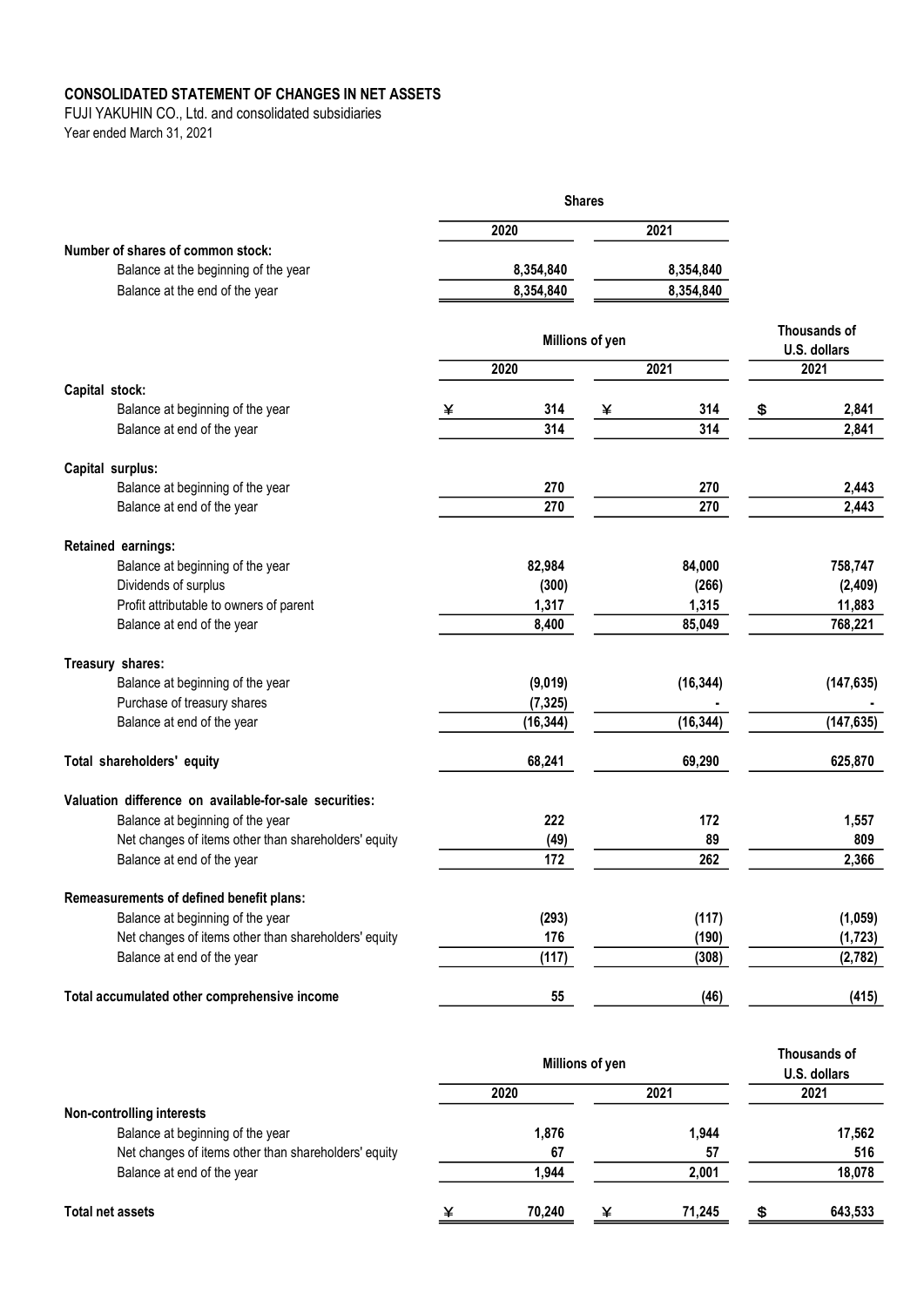#### CONSOLIDATED STATEMENT OF CASH FLOWS

FUJI YAKUHIN CO., Ltd. and consolidated subsidiaries Year ended March 31, 2021

|                                                                     | Millions of yen |          |   | <b>Thousands of</b><br>U.S. dollars |           |
|---------------------------------------------------------------------|-----------------|----------|---|-------------------------------------|-----------|
|                                                                     |                 | 2020     |   | 2021                                | 2021      |
| Cash flows from operating activities                                |                 |          |   |                                     |           |
| Profit before income taxes                                          | ¥               | 3,146    | ¥ | 2,791                               | 25,218    |
| Depreciation                                                        |                 | 6,159    |   | 5,495                               | 49,641    |
| Amortization of goodwill                                            |                 | 455      |   | 319                                 | 2,888     |
| Impairment loss                                                     |                 | 4,682    |   | 2,689                               | 24,292    |
| Increase (decrease) in allowance for doubtful accounts              |                 | 19       |   | (28)                                | (254)     |
| Increase (decrease) in provision for bonuses                        |                 | 63       |   | 8                                   | 77        |
| Increase (decrease) in provision for point card certificates        |                 | (551)    |   | (99)                                | (896)     |
| Increase (decrease) in net defined benefit liability                |                 | 369      |   | 736                                 | 6,651     |
| Increase (decrease) in provision for directors' retirement benefits |                 | 203      |   | (6)                                 | (56)      |
| Interest and dividend income                                        |                 | (89)     |   | (81)                                | (739)     |
| Interest expenses                                                   |                 | 83       |   | 130                                 | 1,175     |
| Decrease (increase) in notes and accounts receivable - trade        |                 | (1, 203) |   | (309)                               | (2,796)   |
| Decrease (increase) in inventories                                  |                 | (2, 490) |   | (1, 269)                            | (11, 464) |
| Increase (decrease) in notes and accounts payable - trade           |                 | 1,691    |   | (3,801)                             | (34, 338) |
| Increase (decrease) in accounts payable - other                     |                 | 726      |   | 1,795                               | 16,221    |
| Increase (decrease) in accrued expenses                             |                 | (560)    |   | 32                                  | 295       |
| Decrease (increase) in consumption taxes refund receivable          |                 | 369      |   | 469                                 | 4,236     |
| Decrease (increase) in deposits paid                                |                 | 1,100    |   | (378)                               | (3, 415)  |
| Increase (decrease) in deposits received                            |                 | (646)    |   | 207                                 | 1,870     |
| Increase (decrease) in Construction assistance fund receivables     |                 | 533      |   |                                     |           |
| Others                                                              |                 | 655      |   | (879)                               | (7,946)   |
| Subtotal                                                            |                 | 14,719   |   | 7,822                               | 70,657    |
| Interest and dividend income received                               |                 | 102      |   | 63                                  | 572       |
| Interest expenses paid                                              |                 | (114)    |   | (84)                                | (761)     |
| Income taxes paid                                                   |                 | (1,692)  |   | (2,706)                             | (24, 449) |
| Net cash provided by (used in) operating activities                 |                 | 13,014   |   | 5,094                               | 46,019    |

|                                                                                                   | Millions of yen | Thousands of<br>U.S. dollars |           |
|---------------------------------------------------------------------------------------------------|-----------------|------------------------------|-----------|
|                                                                                                   | 2020            | 2021                         | 2021      |
| Cash flows from investing activities                                                              |                 |                              |           |
| Payments into time deposits                                                                       |                 | (313)                        | (2,835)   |
| Purchase of property, plant and equipment                                                         | (7, 555)        | (5, 193)                     | (46, 910) |
| Proceeds from sales of property, plant and equipment                                              | 296             | 137                          | 1,238     |
| Purchase of intangible assets                                                                     | (669)           | (965)                        | (8,719)   |
| Purchase of shares of subsidiaries                                                                | (393)           | (9)                          | (82)      |
| Payments for asset retirement obligations                                                         |                 | (283)                        | (2, 557)  |
| Payments of construction assistance fund receivables                                              | (398)           | (764)                        | (6,901)   |
| Collection of construction assistance fund receivables                                            | 15              | 573                          | 5,178     |
| Payments for lease and guarantee deposits                                                         | (800)           | (521)                        | (4,710)   |
| Proceeds from receive of lease and guarantee deposits                                             | 154             | 335                          | 3,029     |
| Net decrease (increase) in short-term loans receivable                                            | 1,475           | (105)                        | (948)     |
| Payments of long-term loans receivable                                                            | (2)             |                              |           |
| Collection of long-term loans receivable                                                          | 4               |                              | 71        |
| Proceeds from purchase of shares of subsidiaries resulting in<br>change in scope of consolidation | 140             |                              |           |
| Others                                                                                            | (199)           | 184                          | 1,698     |
| Net cash provided by (used in) investing activities                                               | (7, 932)        | (6, 913)                     | (62, 450) |